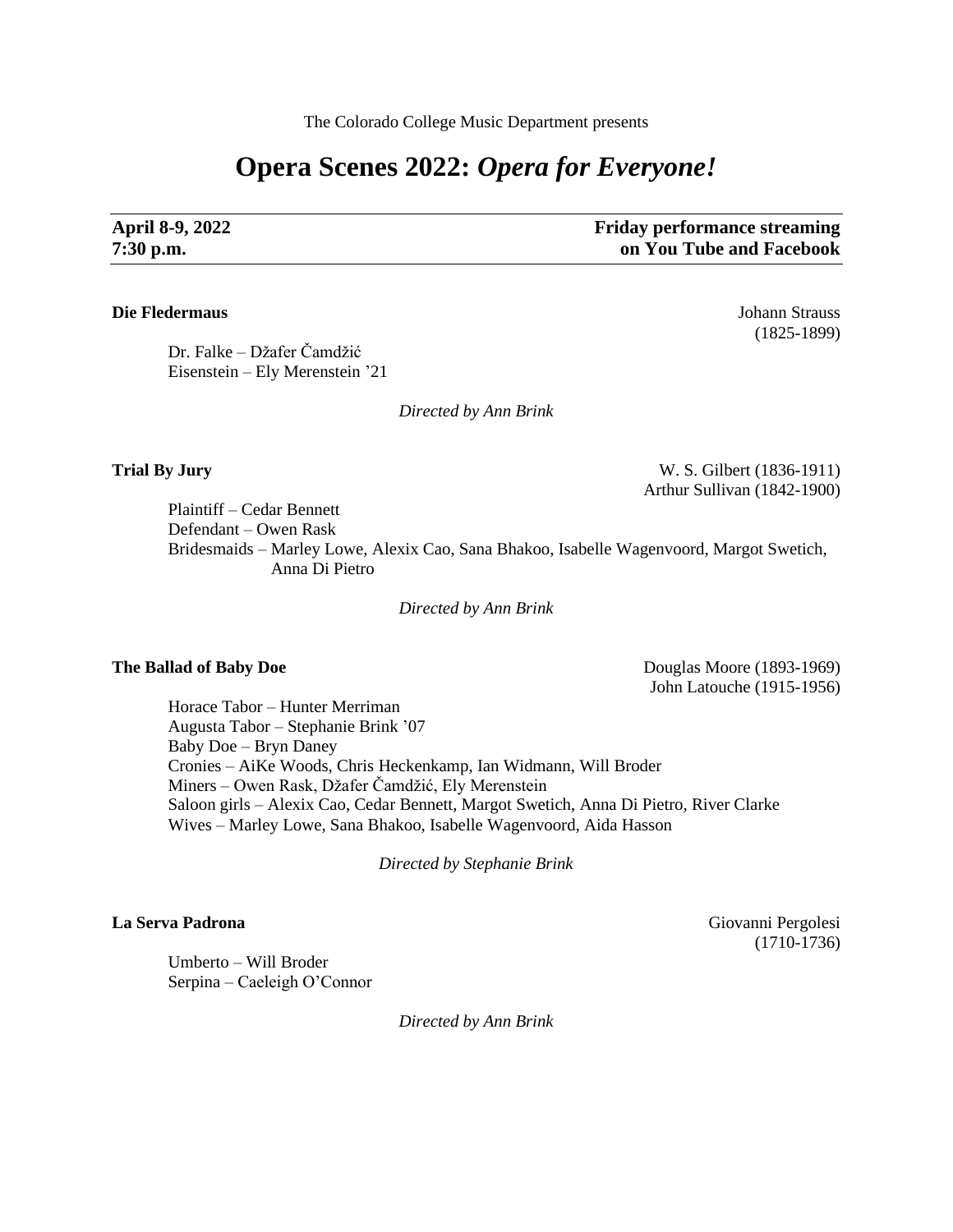**The Magic Flute** Wolfgang Amadeus Mozart (1756-1791)

Papageno – Chris Heckenkamp Papagena – Cedar Bennett

*Directed by Stephanie Brink*

### *INTERMISSION*

### **The Barber of Seville** Gioachino Rossini

Fiorello – Al Lo Count Almaviva – AiKe Woods Chorus – Ely Merenstein, Ian Widmann, Will Broder

*Directed by Ann Brink*

### **The Marriage of Figaro** W. A. Mozart

Count Almaviva – Džafer Čamdžić Susanna – Bryn Daney

*Directed by Ann Brink*

Clorinda – River Clarke Thisbe – Sana Bhakoo Cinderella – Aida Hasson Alidoro – Hunter Merriman

*Directed by Stephanie Brink*

**Candide** Leonard Bernstein (1918-1990) Richard Wilbur (1921-2017) (additional lyrics: Stephen Sondheim, John Latouche)

Candide – Ely Merenstein Cunegonde – Caeleigh O'Connor Maximilian – Owen Rask Paquette – Aida Hasson Pangloss – Will Broder Chorus – Company

*Directed by Stephanie Brink*

(1756-1791)

**La Cenerentola** Gioachino Rossini (1792-1868)

(1792-1868)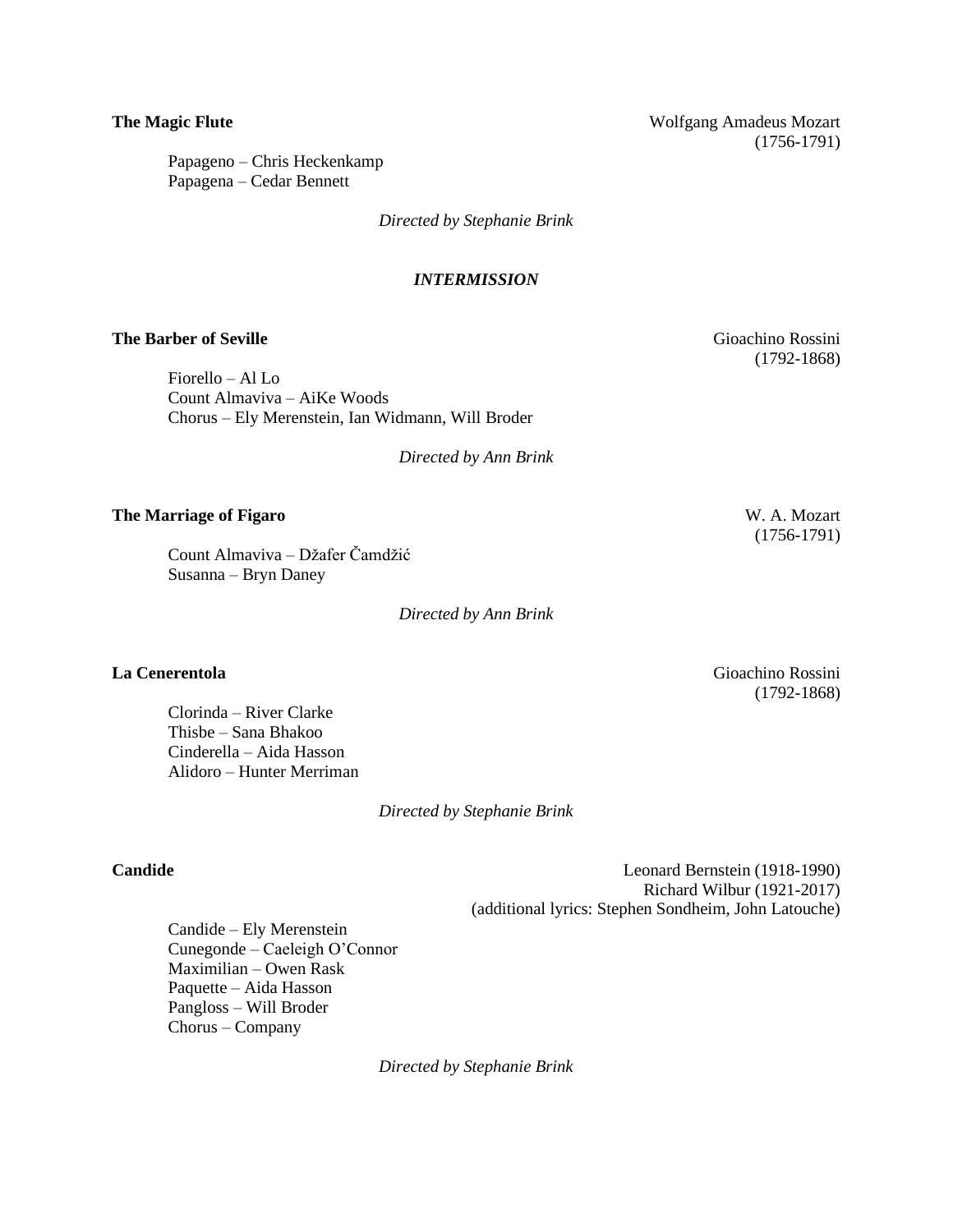### **PERSONNEL**

Stage Direction: Ann Brink, Stephanie Brink '07 Music Direction/Accompanist: Daniel S. Brink Stage Manager: Audrey Zeichick Costumes: Jan Avramov, Drama/Dance Dept., Audrey Zeichick Set Pieces: Paul Martin, Drama/Dance Dept. Lights/Music Production Coordinator: Kate Nelson Voice Faculty: Ann Brink, Stephanie Brink, Jennifer DeDominici, Jonathan Hays Live stream/Music Technical Director: Justin Maike Music Department Coordinator: Lisa Gregory Music Events Coordinator: Liz Manring

❖❖❖

### **ACKNOWLEDGEMENTS**

As you can see, it takes a lot of input, work, and coordination to bring a production to fruition. We are so thankful to have such a great team here at Colorado College to make this happen. It has been our ardent desire to further a greater appreciation of the operatic art form in our students and to give them an opportunity to perform parts of well-known works. This has been a delightful group to work with in all aspects. We hope it will inspire future enjoyment for all involved.